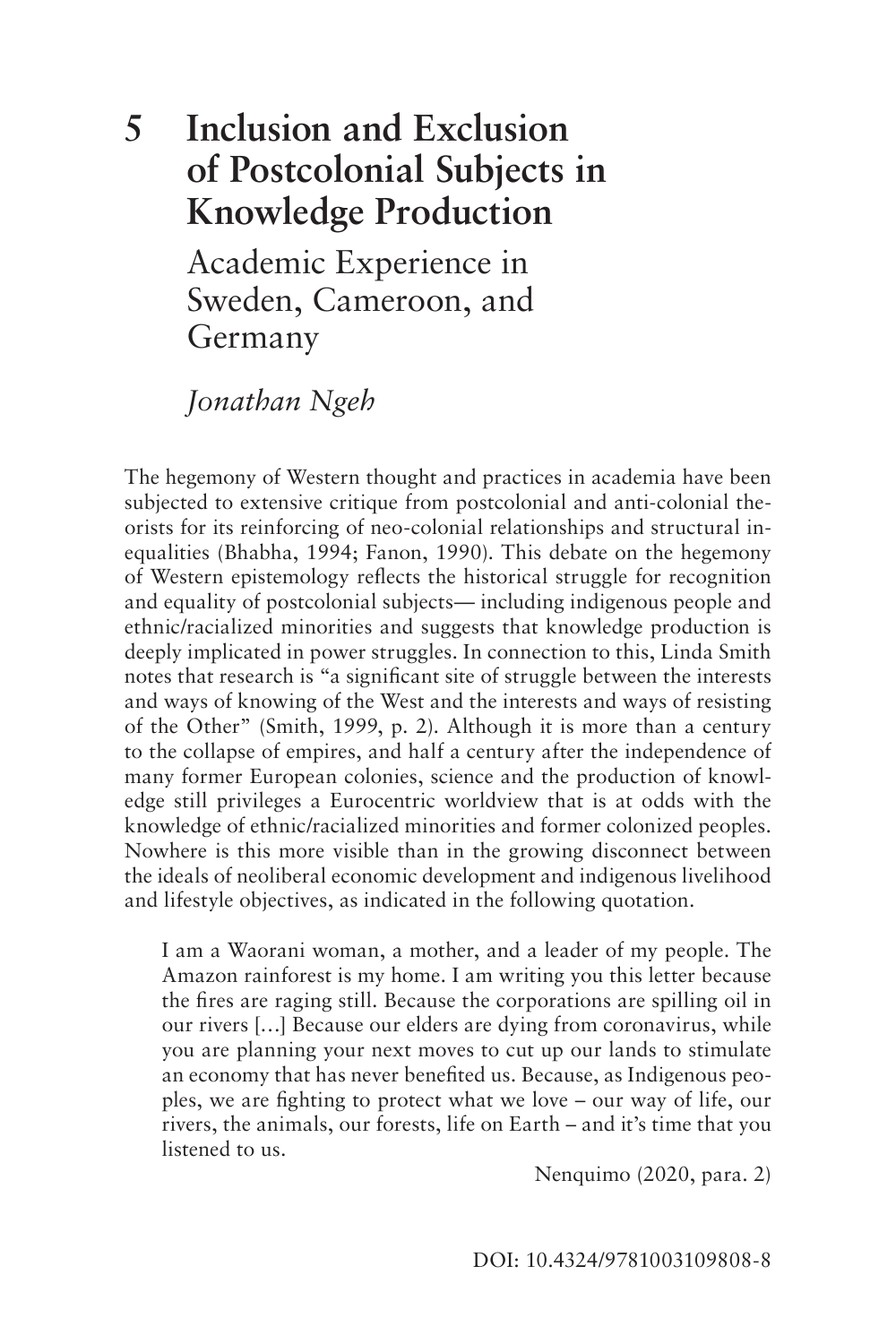Universities have long played a central role in knowledge production, which is why it is also the focus of attention here. The aim in this chapter is to examine the exclusion and inclusion of ethnic/racialized minorities in knowledge production, highlighting some of the individual efforts and good practices that are taken as a response to it. This analysis draws on my own experiences in Sweden as a doctoral student (2005–2011), in Cameroon as a university lecturer (2016–2019), and in Germany as a Research Fellow (2019–present day), fuelled by discussions with other African migrant scholars at the universities where I have worked. Conceptually informed by Bhabha's (1994) notion of third space, this chapter is organized in the following manner: the introduction followed by a literature review on diversity in European universities, and a brief discussion of the theoretical and methodological framework that informs the study. The final sections are devoted to empirical analysis and concluding remarks.

# **Diversity in European Universities**

Traditionally under-represented groups in academia: the poor, women, and ethnic/racialized minorities, have gained more access to universities in recent times. In Germany and the UK, for example, there is a higher representation of some ethnic minority groups than Whites in undergraduate study programmes (Kristen, Reimer, & Kogan, 2008; Wakeling, 2009). On the other hand, at the level of university staff (researchers, lecturers, and administrators) there is an under-representation of ethnic/racialized minorities (Bhopal & Jackson, 2013; Claeys-Kulik, Jørgensen & Stöber, 2019; Essed, 1999); and the majority of minority staff who are employed, are employed in temporary positions— doctoral students and postdoctoral researchers, or in junior faculty positions. This development has been attributed to established practices that unwittingly exclude or marginalize minorities (*ibid*.; Bhopal & Jackson, 2013; Johnsrud & Sadao, 1998). Most if not all universities today showcase a commitment to equality, diversity, and inclusion through inclusive policies that are clearly stated in their mission values and goals. A political commitment to support diversity and inclusiveness in higher education are commonly encountered (see Claeys-Kulik, Jørgensen & Stöber, 2019). A study conducted by Claeys-Kulik, Jørgensen and Stöber (2019), based on a survey of 159 higher education institutions across Europe, followed-up by semistructured interviews between the autumn of 2018 and summer of 2019, noted that the prioritization of equity, diversity and inclusion by university leadership is far from echoed at the faculty or departmental level, largely because of the lack of awareness of this policy and training programmes to bring about such an awareness. Additionally, the study indicates a lack of consensus on the various dimensions of diversity that deserve recognition. The authors explained that in those societies where ethnic diversity or LGBT + rights are considered divisive topics; it is difficult to gain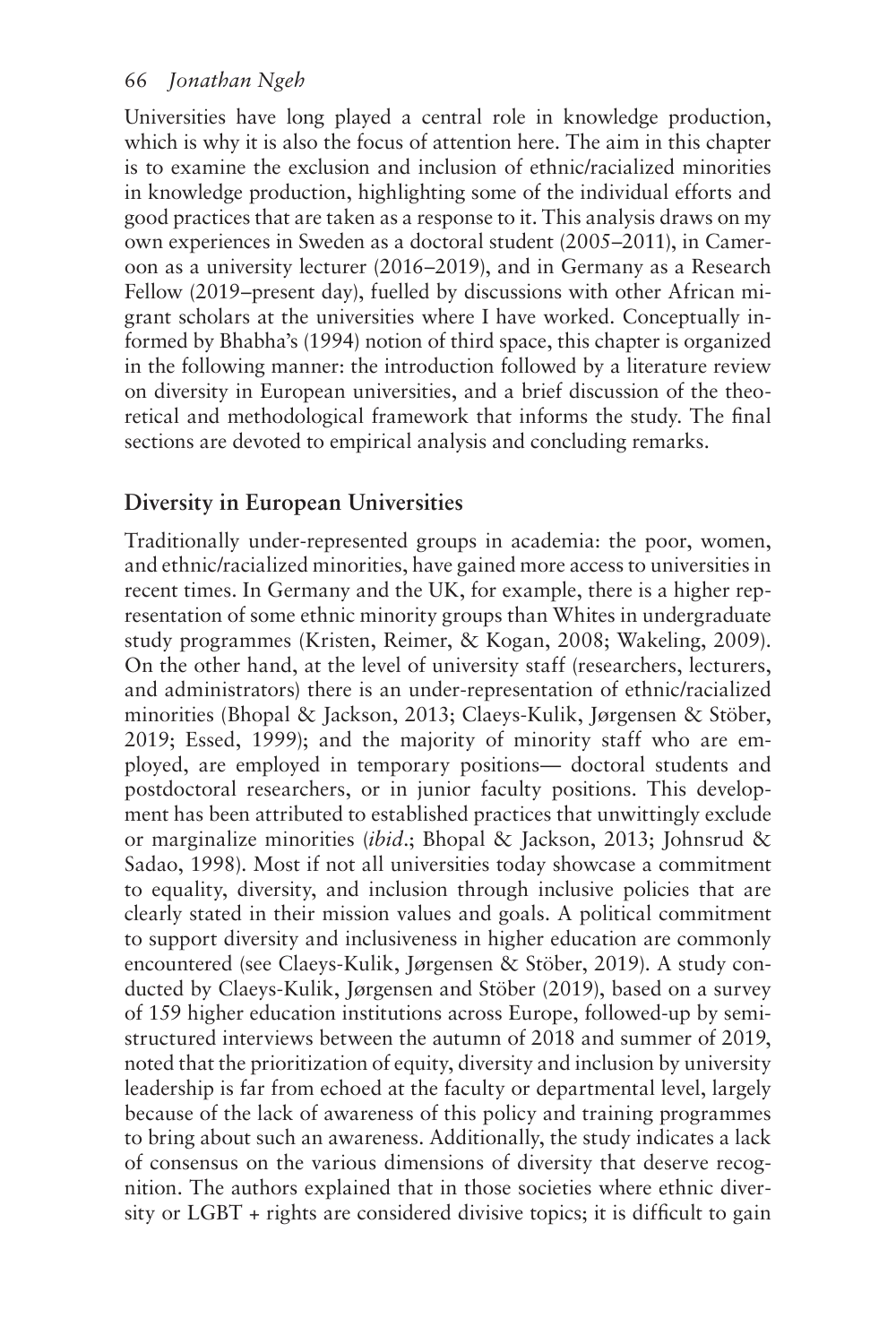consensus about including these divisive dimensions of diversity within institutional policies. In contrast, societies where there is more tolerance for multiple dimensions of diversity, individuals tend to support only one specific dimension. The reason for this is that in cases where one of the dimensions—gender, for example may have a long history, there might be a fear of diluting the gains already achieved for this dimension by adding other dimensions. This problem is reflected in many German universities where until recently the term equality (*Gleichberechtigung* or *Gleichstellung*) was mostly associated with gender (*ibid*.).

## **Theory and Method**

My analysis in this chapter draws on Bhabha's (1994) concepts of hybridity and third space. Hybridity refers to the mixing of cultures, the concept of third space concerns itself with addressing the space, developed between two poles or binaries — self /other, colonizers/colonized, and so on (Bhabha, 1994). Bhabha explains that the notion of hybridity derives from the idea of translation, understood as "a double process of decontextualization and recontextualization, first reaching out to appropriate something alien and then domesticating it" (Burke & Hsia, 2007, p. 10). Cultural translation therefore opens up the possibility for something new, while in the same process it "denies the essentialism of a prior given original or originary culture" (Bhabha, 1990, p. 211). This optimistic assessment of hybridity has been linked to the Latin American concept of *mestizaje* which, like hybridity, celebrates processes of mixture (Wade, 2004). The concepts of third space, hybridity, and *mestizaje* have been celebrated as the antidote to essentialist ideas of "race" and culture (Fernández, 1992; Ghasemi, Sasani & Nemati, 2018). But not everyone is convinced by this argument. In a review of Bhabha's work, he was challenged by arguments that alleged his hybridization concept to fall into its own trap by failing to deconstruct essentialist subjectivities; instead, producing essentialist poles. "Does not hybridization assume […] the existence of hitherto undifferentiated cultures or knowledges, which is the problem that Bhabha initially sought to counter?" (Howell, 1996, p. 116). A similar critique has been levied against *mestizaje* (Wade, 2004). Moreover, Bhabha has been criticized for assuming that the third space consisted of symmetrical relations (Zhou & Pilcher, 2019). In their study on language and intercultural studies, Zhou and Pilcher note that what seems to elude the third space discourse is a discussion of what this space really is, and what the meaning of third, entails. Instead, Zhou and Pilcher conceptualize the third space as a "moment of intervention" that addresses power structures: "Our contention centres on power struggle, which we believe is an inescapable and often uncomfortable facet of individuals' intercultural communication experiences even in the microcosm of a (institutionalised) learning context"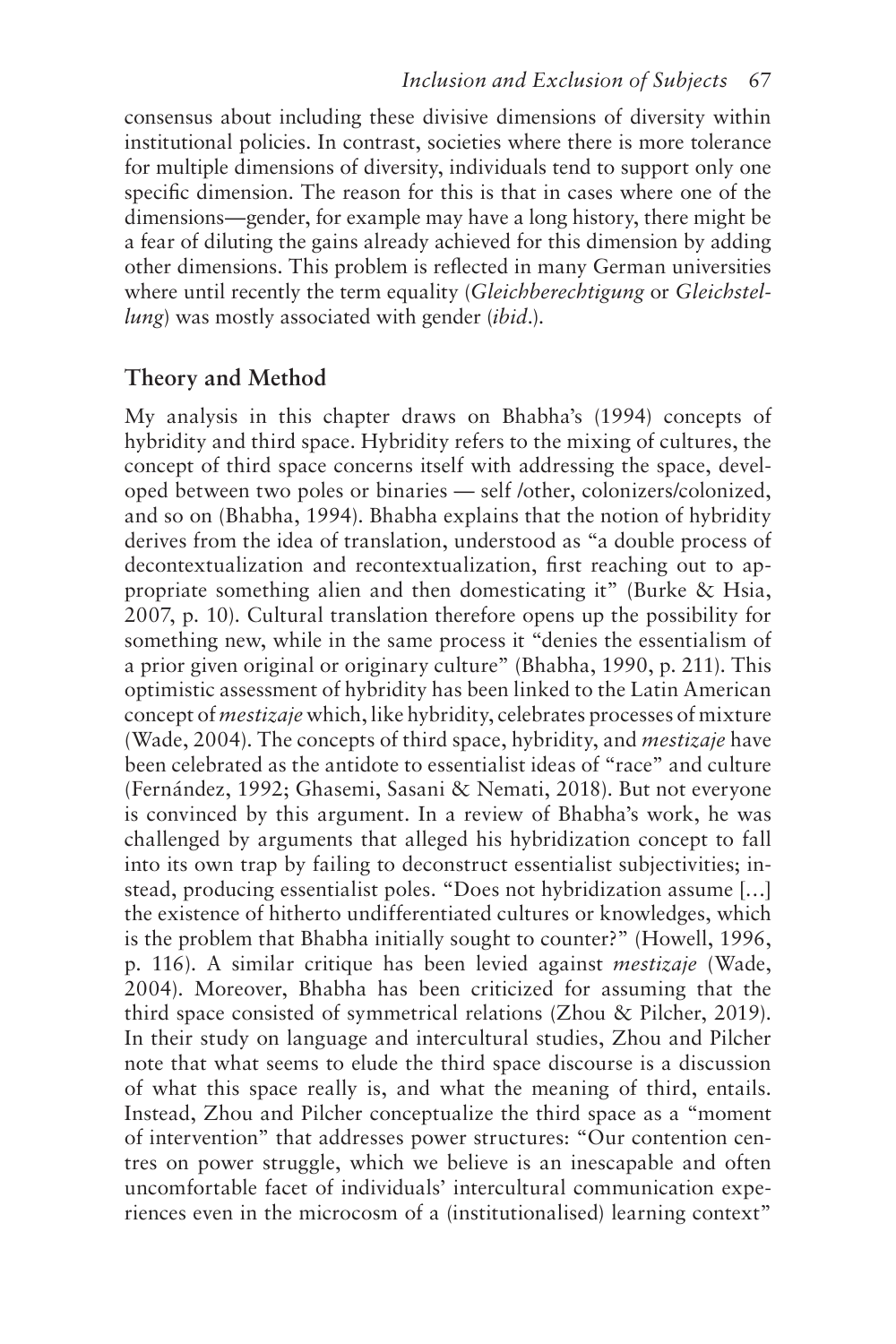(Zhou & Pilcher, 2019, p. 5). This argument is aligned with what Michael Wolf described as the "postcolonial translation practice that emphasizes interventionist strategies, and that seeks to transcend dichotomizing notions of translation" (Wolf, 2000, p. 130). Wolf too, considers reflective ethnography to be central to postcolonial translation projects that are deployed as the practices of intervention. A reflective ethnography, as he explains, calls for an ethnographic writing that is open to a plurality of voices that allows for a collective construction of knowledge.

In light of the discussion above, my analysis in this chapter draws on the third space as a moment of intervention that is critical, participatory, and emancipatory. This allows for an intervention in the process of knowledge production at both individual and intercultural levels. This is demonstrated by Adrian Holliday's view in an interview that notes: "So the third space is a place that I go to in order to interrogate that [hierarchical structure of power]" (*emphasis added*) (Zhou & Pilcher, 2019, p. 3). In a further example, Zhou and Pilcher state, "So if you do your research properly and follow all the research disciplines of trying to separate yourself from the beliefs, then you are trying to acquire a third space" (*ibid*., p. 3). The intercultural level on the other hand, builds an intervention strategy that involves interrogating hierarchical structures and dominant discourses that others and silences postcolonial subjects and ethnic minorities. The challenge here, as noted by Zhou and Pilcher, is that power struggle remains an inescapable and often uncomfortable facet of individual experiences within intercultural dialogue. The opening/closure of intercultural dialogue is intricately linked to the extent to which those involved remain willing to "descend" into the instabilities typical of the third space. Furthermore, intercultural dialogue can also occur without the participants crossing boundaries that produce otherness, leaving them in the essentialist and polar end of the third space. On the other hand, those in intercultural dialogue can "go beyond the idea of 'this' and 'that' and dissolve the boundaries" (Zhou & Pilcher, 2019, pp. 3–5), bringing them to the non-essentialist version of third space (*see also* Holliday and Amadasi, 2020). In terms of method, my analysis draws on autoethnography to investigate the experience of ethnic/racialized minorities in the domain of knowledge production, allowing me to reflect on my own experiences on campuses in Europe and Africa, to reach a better understanding of the subjectivities and experiences of ethnic minorities in the field of knowledge production (*see* Khosravi, 2007).

## **Academic Experiences in Cameroon and Sweden**

I begin my autoethnography about academic experiences of university life in Cameroon, with the following quote:

Although Africa boasts a tradition of indigenous and Islamic higher education institutions that predate Western colonization, the roots of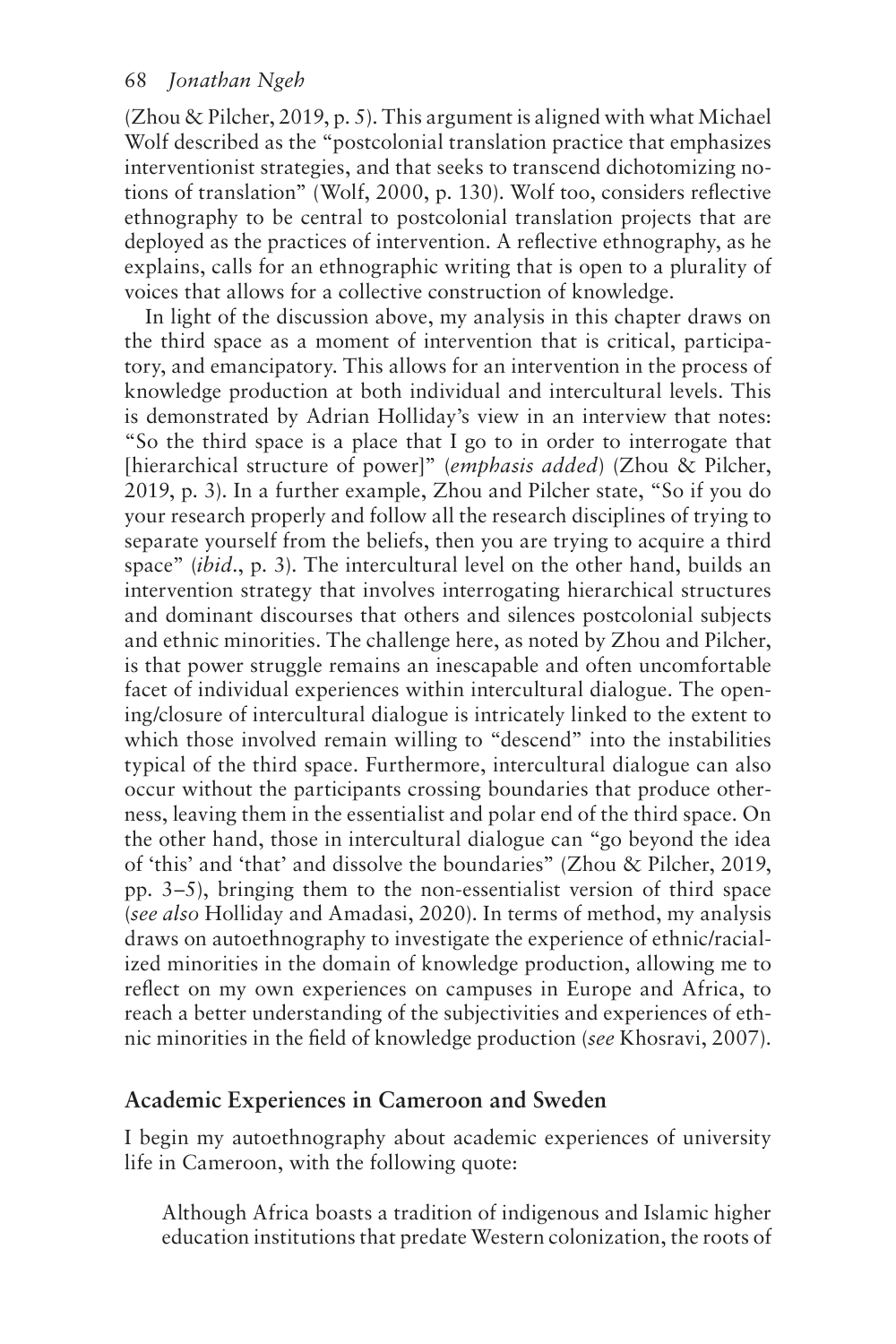nearly all of the modern higher education institutions in Africa can be traced to the colonial period. From the start, modern higher education institutions in Africa were developed with external support, initially from religious entities and philanthropic organizations and later from colonial government.

Samoff and Carrol (2004, p. 74)

Research in Cameroon, like in other parts of Africa, is underfunded and the meagre funds available mostly accrue from foreign sponsors from the Global North. Available data indicates that African countries collectively, in the south of the Sahara only spend 0.3% of their Gross Domestic Product (GDP) on Research and Development (R&D), which is significantly lower than the 2% average expenditure in North A merica and Western Europe (UNESCO Institute for Statistics, 2015). While the UNESCO data indicates that South Africa's expenditure of 0.83% of GDP on R&D is the highest in Africa, it lags behind countries in the Global North. Sweden, for example, spends 3.34% of domestic output on R&D (*ibid*.).

Low spending on research in African countries leaves them dependent on external sponsors who use their leverage to shape the nature and focus of research in Africa (Samoff & Carrol, 2004). The share of foreign funding on research in Cameroon stood at 39% in the early 1990s and much of this funding came from Europe and North America (Gaillard, Zink & Tullberg, 2003). A review of all approved proposals in the field of biomedical research projects, from 1997 through 2012, at the National Ethics Committee of Cameroon indicated that research funders had a significant influence on the type of research conducted (Walter et al., 2017). The review also showed that the interest and focus of internationally sponsored research were different from locally sponsored research projects that prioritized the health priorities of Cameroonians, a focus international sponsors only partially aligned with. These findings echo with the view that foreign assistance to research and higher education in Africa are driven by the nationalist interests of donor countries:

The rhetoric of aid has always focused on assisting African countries to develop their own higher education systems. In practice, of course, most of the aid-providing organizations explicitly and implicitly have been guided by and seek to promote national interest. Samoff and Carrol (2004, p. 86)

While external support for research in Cameroon has contributed to the establishment of public research institutes, their focus primarily centres around applied research, particularly in the field of agro-industrial production (Gaillard, Zink & Tullberg, 2003).

During the time I worked in Cameroon, at the university of Bamenda, students were encouraged to conduct research on topics that addressed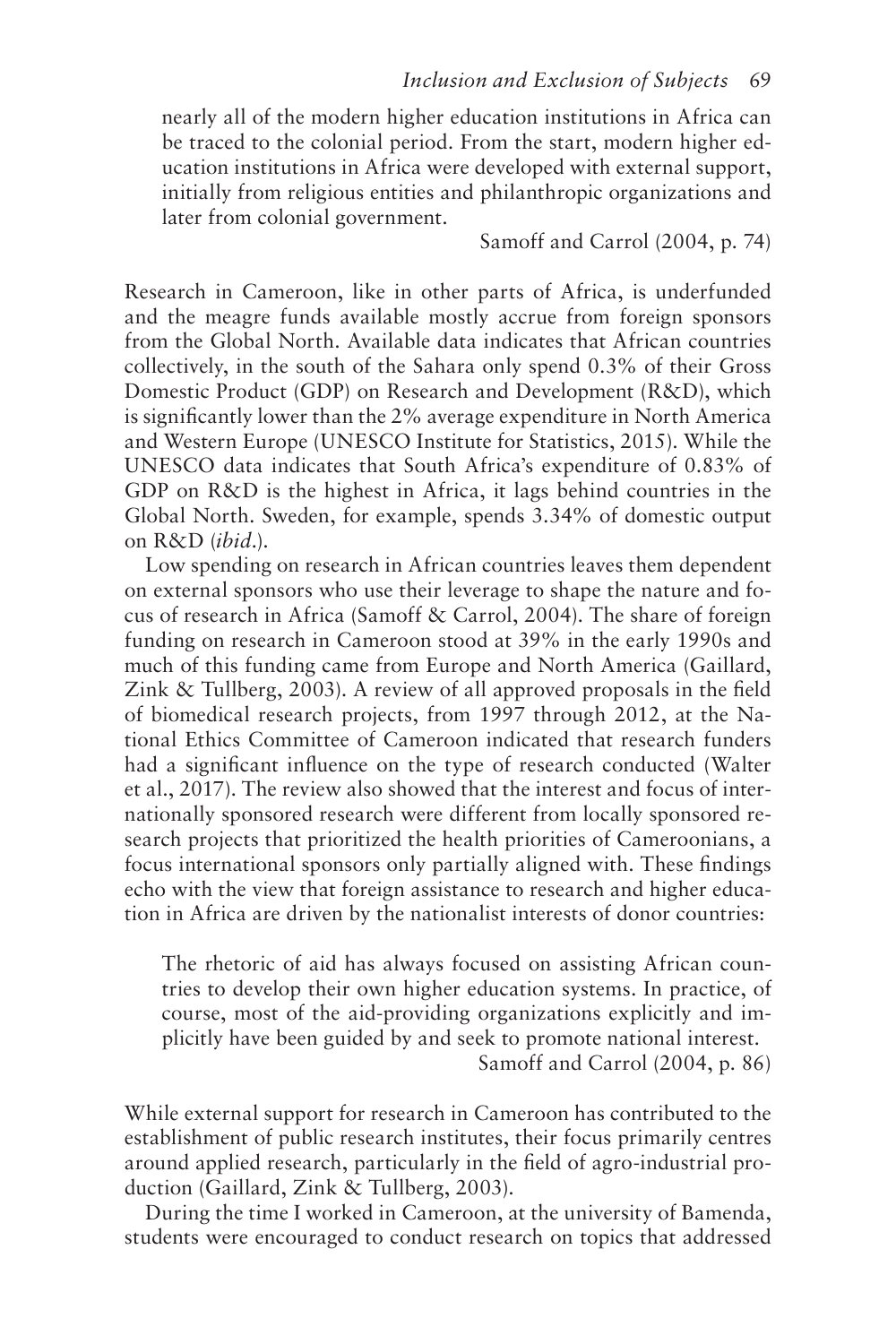local problems, in other words, they conducted research to contribute to development of the country. At the same time, my colleagues also showed a preference for applied research that addressed the practical problems of Cameroon or those affecting the local contexts of research. This sentiment was echoed by several senior civil servants, working in various ministries in Yaoundé, the capital of Cameroon. I visited some of these ministries in Yaounde, accompanied by BA and MA students from Cameroon and Germany in 2018, to interview officials for a project on youth perspectives on making a future. While some of the state officials wanted to know how our project was relevant to the national interest of Cameroon before they committed to participating in the study, they and even some of my colleagues in Cameroon showed less appreciation for research that had no direct relevance to local challenges. They expressed scepticism about basic research, especially linked to foreign institutions, and such scepticism was not without merit, given that foreign powers used such research to promote their own interest in Cameroon and Africa (Walter et al., 2017; Gaillard, Zink & Tullberg, 2003; Samoff & Carrol, 2004). However, the push towards applied research appears to come with a price tag — conducted at the cost of basic research, without which Cameroon and Africa would be in a disadvantageous position in terms of knowledge production, especially that which served local needs. In Cameroon, knowledge production continues to be influenced by the North. First, as major research grant providers and second, for their preference of applied research over basic research. This works against the development of indigenous knowledge in Cameroon because both applied and basic forms of research must necessarily complement one another, if they want to produce alternative knowledge prefigured to local realities in Cameroon that at the same time, also empower the country and community.

My experiences in Sweden were altogether different. I was impressed by the civility of Swedish society as I began my master studies. It took me some time to become accustomed to addressing professors by their first names. This norm in Sweden, a professor explained in class, diminished the hierarchy between lecturers and students and its logic made sense to me, though it was in contrast to the world I was raised in (In Cameroon and other African countries, it is impolite to address a senior in rank, age, or status by their first names). By the end of my masters studies, I was convinced that university life in Sweden and the Swedish society in general was most inclusive, finding reflection in the country's generous universal welfare policies. PhD studies in Sweden were generally well funded and study programmes were free for students, irrespective of their nationality. Students only had to pay their living costs that was usually not a problem, as Swedish universities only accepted PhD students if funds were already available. In most cases PhD students received a *doktorandtjänst* (doctoral studentship), that entitled and provided them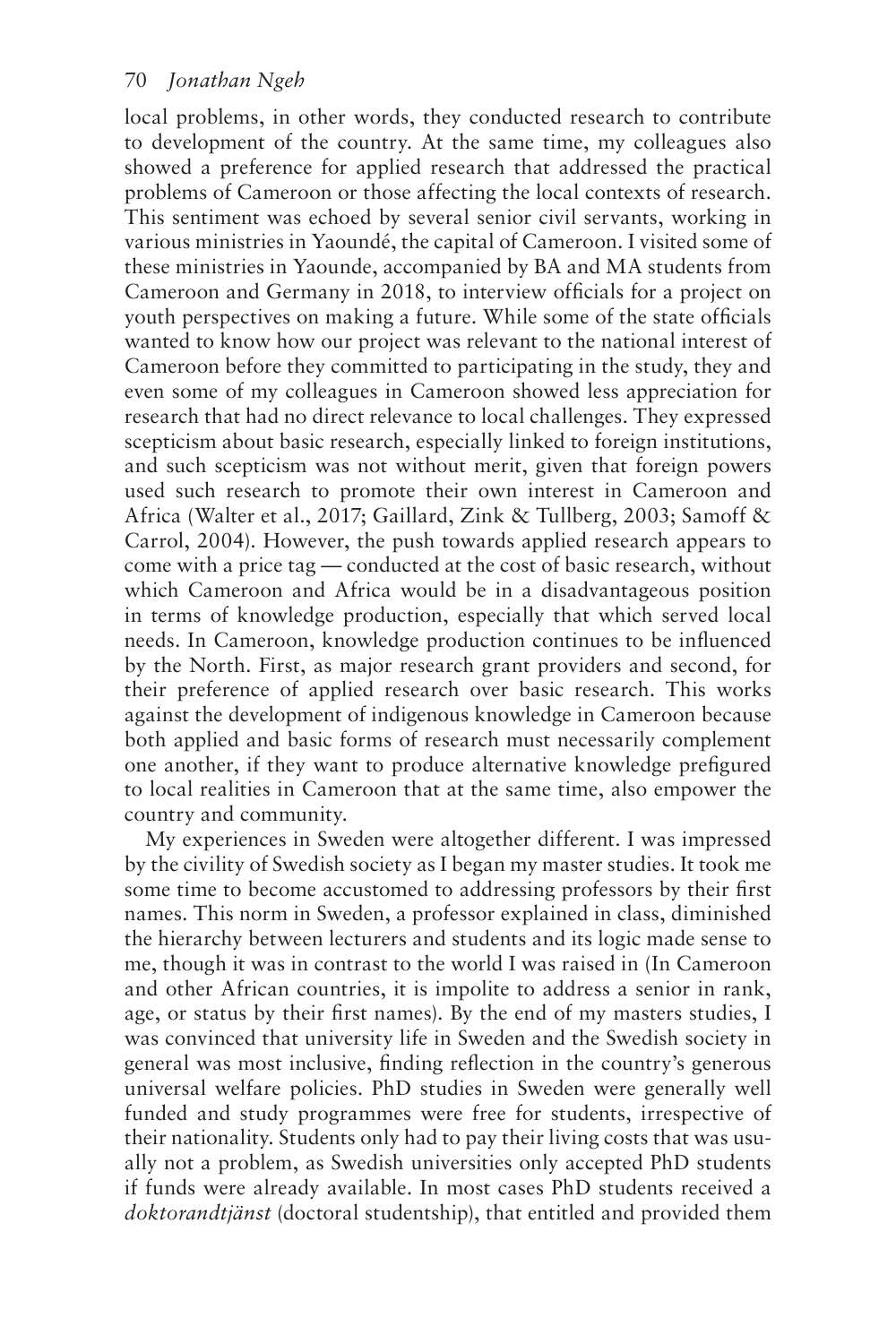salary and other benefits enjoyed by state employees. In my case, I was employed at the post of a *doktorandtjänst*. However, despite the support and policies that promoted equality and inclusiveness, ethnic and racial minorities were underrepresented in the university's faculty and professional staff. Ethnic minority staff on campus were conspicuously rare, while staff of African background were even fewer. People who were visibly African on campus, were mostly cleaners or servers, then academics or administrators. The almost-complete under-representation of people of African origin, a formerly colonized people, in the upper echelon of Swedish universities systematically undermined their contribution to academic debates in Sweden and knowledge production on topics that closely affected their lives in particular, topics that were of global relevance. This is especially problematic, given the large ethnic/ racialized minority population of the country today. Although I do not discount the scholarship of ethnic European scholars on topics affecting minorities, our different positionalities contribute to a larger and intersectional understanding of complex social problems, through collaborative knowledge co-created by scholars from different backgrounds and ranks.

While making academic presentations on African migrants in Sweden (Ngeh, 2011), I was challenged oftentimes by my audience — academics and non-academics alike, who argued that Sweden did not have the problem of racism, citing the country's progressive policies addressing ethnic/ racialized minorities. In such encounters it became clear to me that the topic of racism was an uncomfortable one for the Swedes, perhaps more so in the context of a discussion that openly took place between a Black researcher and a White audience. The disagreement with critics on the topic of racism during research presentations is welcome in an academic debate and is important for knowledge production. What appears to be more problematic is an attempt that avoids public debate on sensitive topics that makes members of the dominant group feel uncomfortable and fragile. Several studies indicate that racism in Sweden is often seen as "an inflammatory discourse that risks damaging the positive image of Swedish national identity" (Eliassi, 2017, p. 19; *see also* Pred, 2000), and viewing racism as inflammatory makes it a sensitive and even a taboo topic. Even though tension in the context of intercultural contacts is common in all societies, it is also not unusual for topics rooted in group differences, that are discussed to engender and increase inter-group sensitivity. This issue of sensitivity also arising in intercultural dialogue, is inherent to the third space. It is for this reason that the third space has been described as "discordant and uncomfortable places in which all of us must struggle to achieve interculturality" (Holliday & Amadasi, 2020, p. *i*). Unfortunately, while the need for cultural sensitivity is understandable, Holliday and Amadasi argue that it can be a barrier to transcending cultural boundaries during dialogue.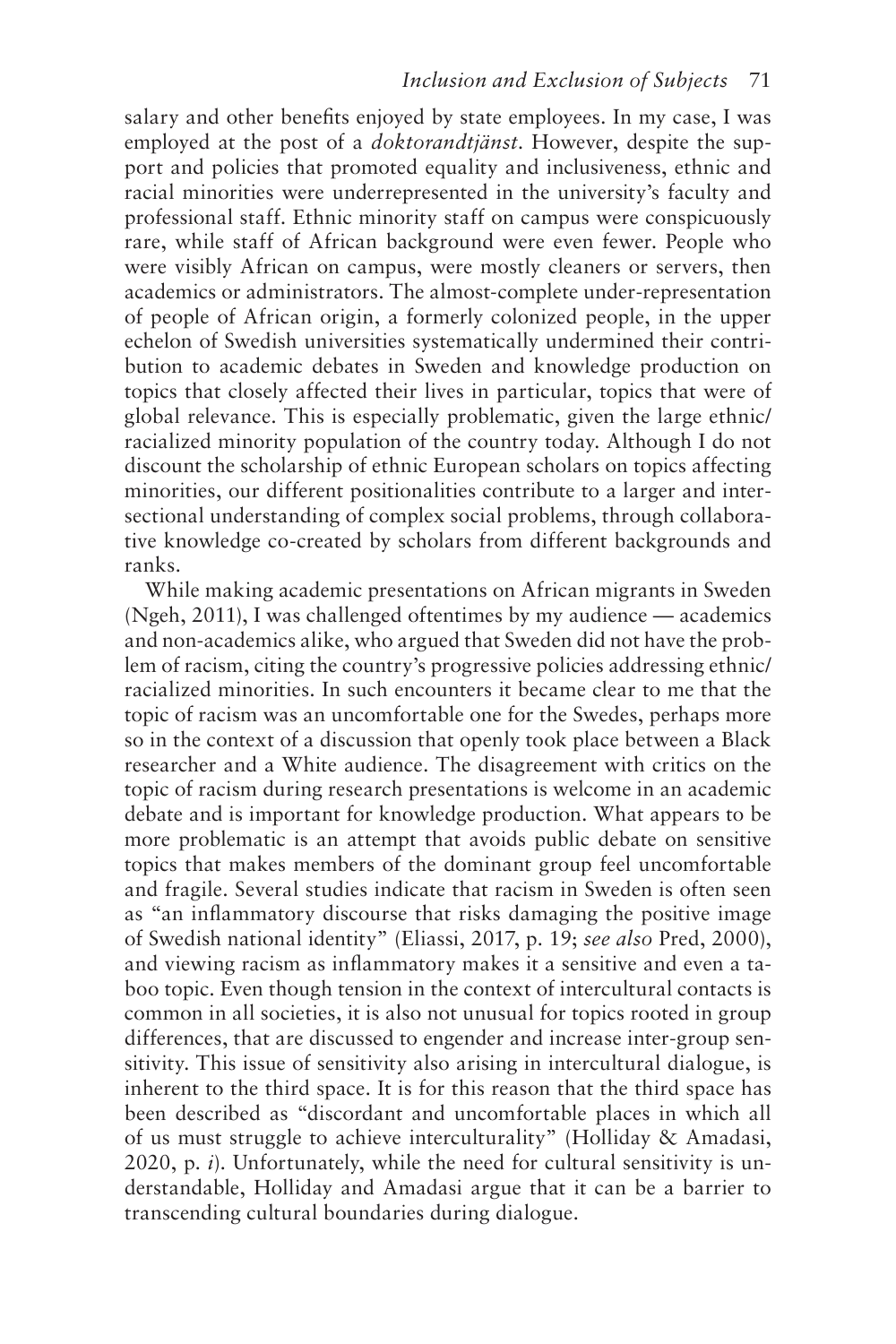#### **Transcending Binaries in Intercultural Encounters**

In this final section of the analysis, I examine my experience at the University of Cologne (UoC) beginning with a collaboration in 2018. In the summer of 2018, I participated in a six-week collaborative, training programme on the subject "Urban youths' perspectives on making a future in Cameroon and/or abroad" organised by Michaela Pelican (UoC) and Deli Teri Tize (University of Yaoundé1, Cameroon), funded by the UoC. While the goals of the programme aimed at capturing some of the policy changes in Cameroon in the past decade to understand their impact on Cameroonian youth and their perspective of the future, the study also tried to understand current role models and notions of success among urban youth in Cameroon and its impact on return migrants and migrant remittances in Cameroon. The programme brought together six students from the University of Cologne and two students from the University of Bamenda, University of Dschang, and University of Yaounde one each. I participated in the programme as an academic supervisor guiding the research projects of student participants, with the two project organizers and their two colleagues from the University of Dschang and University of Yaoundé1 also participating as academic supervisors. Both Cameroonian and German students brainstormed before the official start of the project, so as to gradually develop ideas for joint research to be carried out in pairs. Preparatory seminars were organized at the home universities of students and readings (selected by the five project supervisors) were used as training material. Students were required to summarize select readings and to share these with all the other participants. The programme was kick started with an intensive five-day seminar in the summer of 2018 in Yaoundé, with the goals: German and Cameroonian student participants had to come to know one another and further develop their joint research projects; engage with the programme's thematic and theoretical framework to advance discussions on an intercultural scale; to elaborate on their research methodology, and to finalize organizational arrangements for practical fieldwork. This seminar was followed by four weeks of fieldwork, during which the students working in German-Cameroonian research tandem partnerships were sometimes accompanied by supervisors. After the fieldwork, the data collected was analysed in a five-day workshop that discussed findings and prepared a joint research report. The programme covered all research expenses, and the students received the same allowances, a decision that aimed at ensuring that all students had equal available resources. This collaborative training programme could be viewed as an example of a "moment of intervention" that addresses power structure within intercultural encounters (Zhou & Pilcher, 2019). It stands out as unique, in contrast to conventional approaches in typical North-South research collaborations that fail to acknowledge asymmetrical power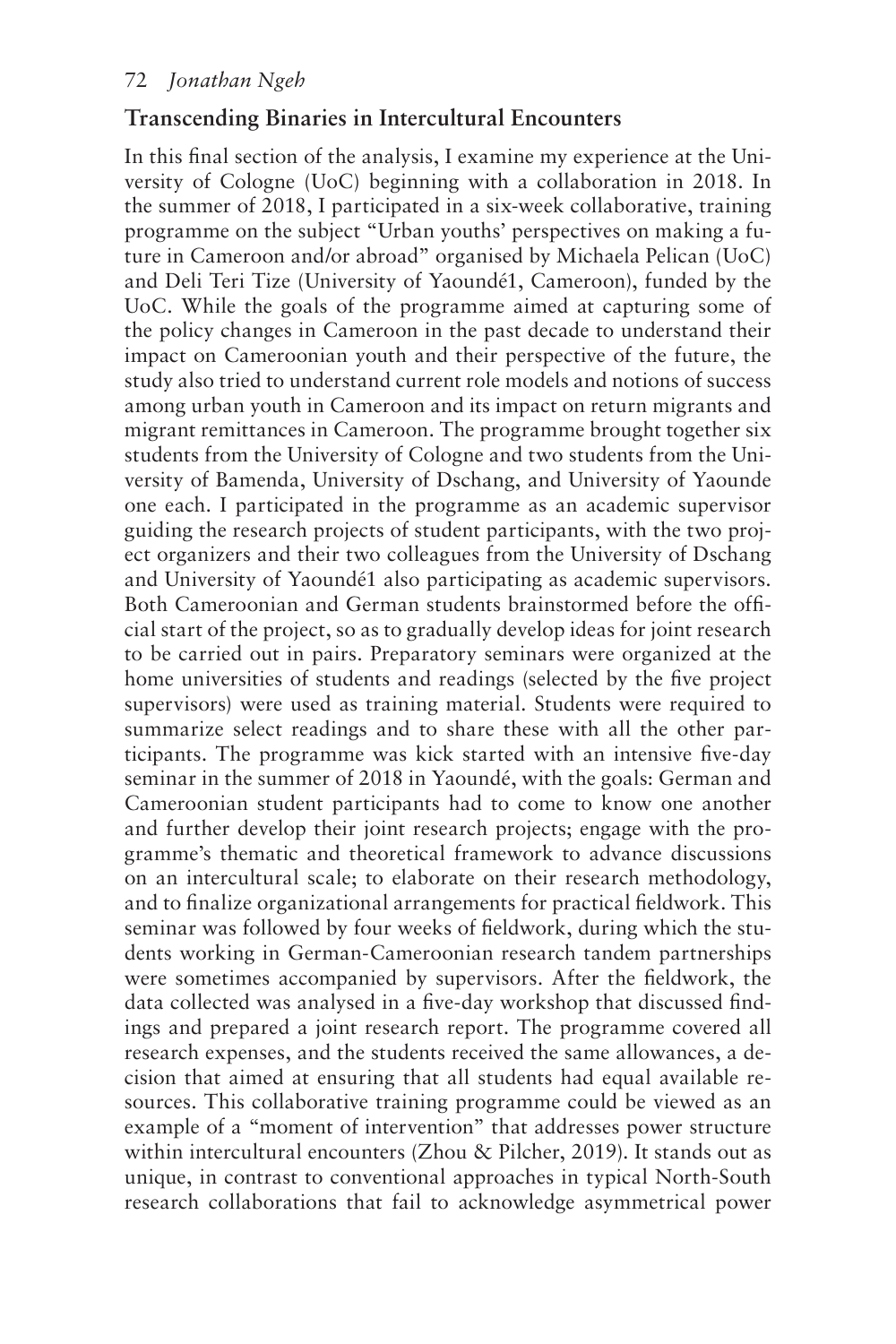relations or address them. In a typical North-South research collaboration or partnership the dominant position of Northern researchers is often reproduced through research designs, a feature that continues throughout the research process (Bradley, 2008). As research collaborators in the South are allowed little or no input in the conception and design of collaborative research projects, this leaves them with very limited influence over the research agenda, relegated as they are, in subservient roles and responsibilities, divested from the empowered position of being data collectors, analysers, or writers.

Overcoming unequal power relations in the subject field of intercultural research is necessary for creating a third space which enables other positions to emerge. This can only be possible through collaborative efforts that embrace different perspectives and epistemologies. Also, such efforts include not turning away from and avoiding discomfort that is inherent within critical intercultural encounters. Turning away from the uneasiness of intercultural encounters further traps us in what Zhou and Pilcher (2019) describe as the essentialist frame of the third space. Although the collaborative training programme in Cameroon was largely decided on by programme organizers and colleagues at the UoC, it actively promoted equal partnership, aligning with major objective of the Global South Studies Center (GSSC) of the UoC—providing an interdisciplinary platform that discusses alternative (Southern) epistemologies, Global South issues, and critical discourses on diversification. I began working at the GSSC from the summer of 2019, conducting research on human trafficking in the context of migration from Africa to the Arab Gulf States, while also teaching master's-level courses in the Department of Social and Cultural Anthropology. I co-taught courses on racialization and high-risk migration last year. While the subject of racism is equally, emotionally charged, and sensitive in Germany, producing the usual discomfort, many of my students have also welcomed the opportunity of discussing issues surrounding race and racism. Some of them have expressed frustration at not being able to openly discuss the topic in public. In my conversations about racism with German colleagues, they acknowledge the sensitivity of the subject in Germany, agreeing that most people avoid discussing racial difference in public. However, as one of my German colleagues explained, that while the younger generation in Germany is critical about their "dark past," nationalist sentiments are also weaker among them, as they find no pride in the German history of the Holocaust. This "weaker nationalism" went a long way in explaining why German students were more open to discussing racism in university, finding no opportunity to discuss the subject in public where it is avoided. All in all, my experience at the GSSC is that there is an openness to diverse and alternative perspectives on various subjects. An example of this is the new working group "Decolonizing Academia," launched in November 2020 by colleagues from different departments and centres, in close association with the GSSC, with the aim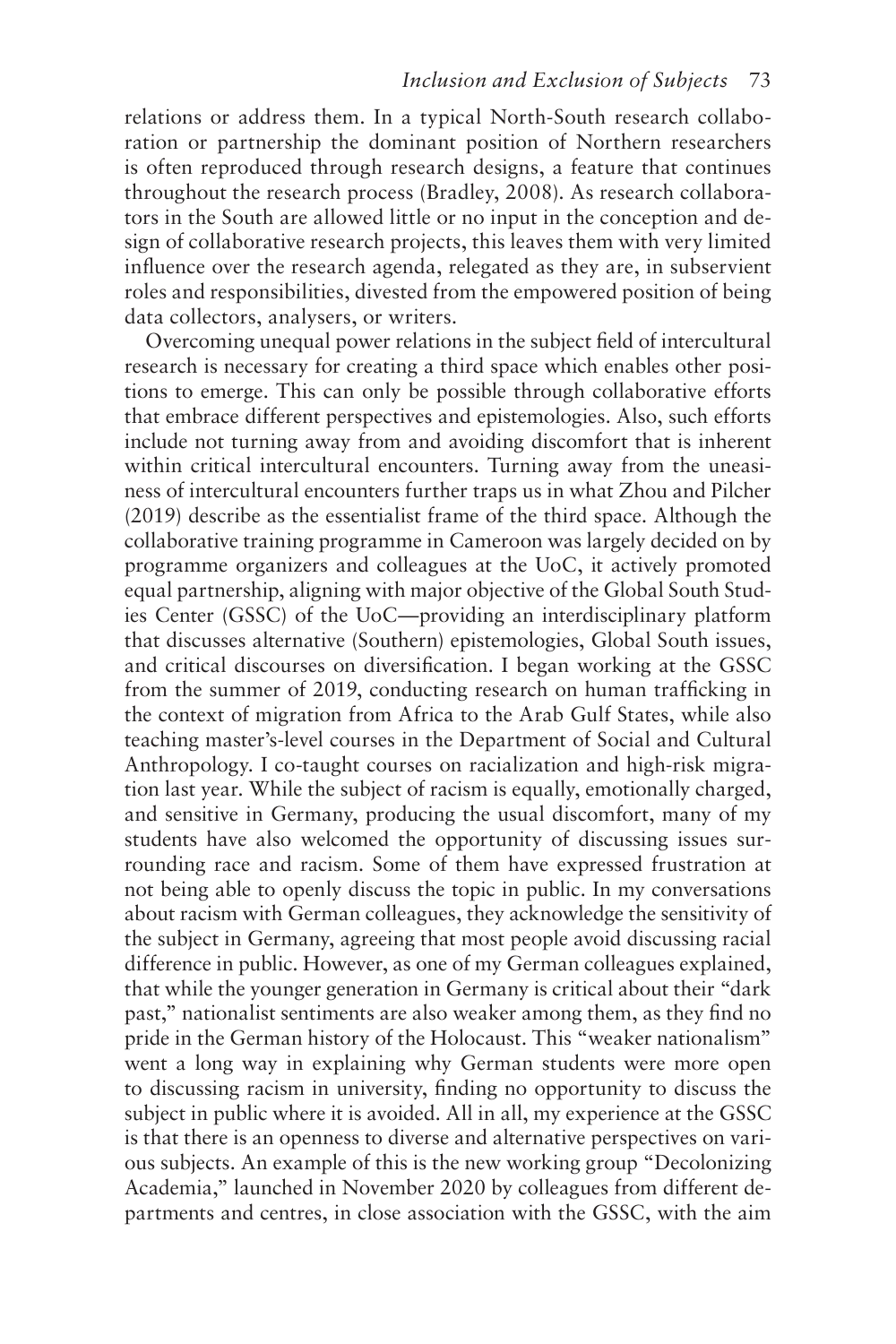to strengthen decolonizing perspectives and to incorporate them into university teaching at the UoC. Openness in intercultural encounters where there are no hierarchies, enable the transcendence of cultural boundaries that keeps us in the non-essentialist frame of a third space, which according to Holliday and Amadasi (2020) resonates with Bhabha's original intention underlying his thesis about hybridity.

# **Concluding Remark**

Drawing on Bhabha's (1994) concept of the third space, this chapter identifies two practices in the process of knowledge production and dissemination, both with very different outcomes. In faculties where there are no concrete measures to address the historical exclusion of ethnic/ racialized minorities, the participation of these minorities in knowledge production is negatively affected by a hierarchy that privileges the dominant European perspective. Cross cultural collaboration in this context is constrained by the fear of White fragility and the consequent fear of offending someone. This outcome fails to challenge barriers that construct binaries between "Us" and "Them," thereby maintaining the status quo. On the other hand, in faculties that have concrete measures to address the historical exclusion of ethnic/racialized minorities, their existing hierarchies are interrogated, with participants willing to challenge the essentialist construction between "Us" and "Them," and thereby willing to break down barriers and status quo. The example of the collaborative training project in Cameroon is close to this learning, demonstrating that challenging barriers that construct difference in intercultural encounters depends on the deliberate efforts to break barriers made by individuals with the support of institutions. Without the support of an institution, interested in alternative epistemologies from the Global South, it would be difficult to envision or garner any support for a project that emphasises partnership with colleagues in the Global South on an equal footing. Although my learnings in this chapter are largely based on personal experiences that cannot be generalized, it provides us with an in-depth understanding of the exclusion/inclusion of postcolonial subjects within the domain of knowledge production. The difference in my experience about knowledge production in Sweden and in Germany is also largely to do with my immersion within a research network in Germany that receives institutional support for intercultural research collaborations in contrast to Sweden.

# **References**

Bhabha, H. K. (1990). The third space. Interview with Homi Bhabha. In Rutherford, J. (Ed.), *Identity, community, culture, difference* (pp. 207–221). Lawrence & Wishart.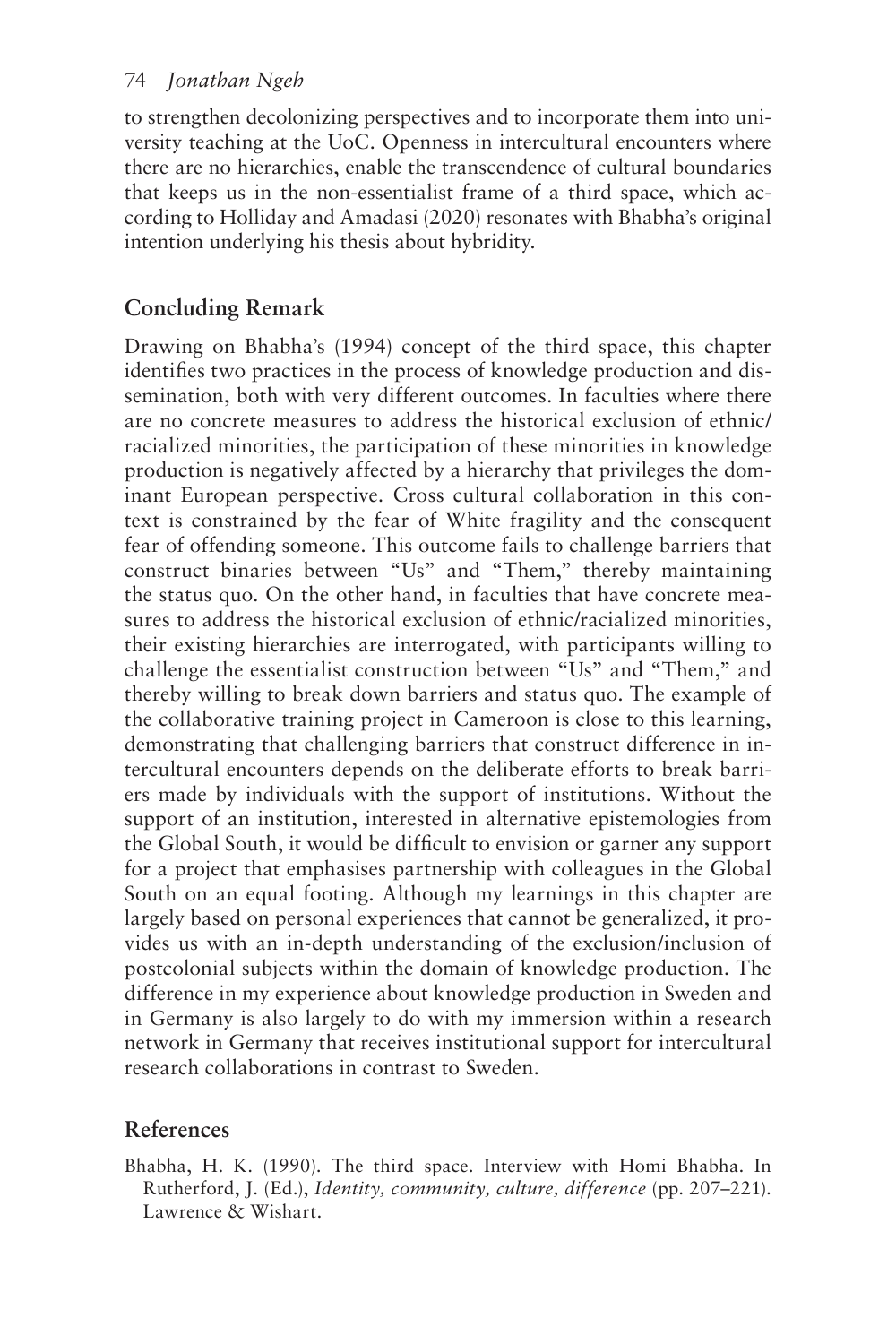Bhabha, H. K. (1994). *The location of culture.* Routledge.

- Bhopal, K., & Jackson, J. (2013). The experiences of Black and ethnic minority academics: Multiple identities and career progression. *Southampton: University of Southampton EPSRC*.
- Bradley, M. (2008). On the agenda: North–south research partnerships and agenda-setting processes. *Development in Practice*, 18(6). [https://doi.](https://doi.org/10.1080/09614520802386314) [org/10.1080/09614520802386314](https://doi.org/10.1080/09614520802386314)
- Burke, P., & Hsia, R. P. (2007). Introduction. In Burke, P., & Hsia, R. P. (Eds.), *Cultural translation in early modern Europe* (pp. 1–4). Cambridge University Press.<https://doi.org/10.1017/CBO9780511497193>
- Claeys-Kulik, A. L., Jørgensen, T. E., & H. Stöber (2019). Diversity, equity, and inclusion in European higher education institutions: Results from the INVITED Project. *European University Association Asil.*
- Eliassi, B. (2017). Conceptions of immigrant integration and racism among social workers in Sweden. *Journal of Progressive Human Services*, 28(1), 6–35. <http://dx.doi.org/10.1080/10428232.2017.1249242>
- Essed, P. (1999). Ethnicity and diversity in Dutch Academia. *Social Identities*, 5(2), 211–225.<https://doi.org/10.1080/13504639951563>
- Fanon, F. (1990). *The wretched of the earth*. Penguin.
- Fernández, C. A. (1992). La Raza and the melting pot: A comparative look at multiethnicity. In Root, M. P. P. (Ed), *Racially mixed people in America* (pp. 126–143). Sage.
- Gaillard, J., Zink, E., & Tullberg, A. F. (2003). Scientific research capacity in Cameroon: An assessment of ifs support. MESIA Impact Studies Report 5. *International Foundation for Science.*
- Ghasemi, P., Sasani, S., & Nemati, F. (2018). Third spaces, hybridity, and colonial mimicry in Furgad's Blood Knot. *Khazar Journal Humanity and Social Sciences*, 21(1), 34–52. [doi: 10.5782/2223–2621.2018.21.1.34](https://doi.org/10.5782/2223%E2%80%932621.2018.21.1.34)
- Holliday, A., & Amadasi, S. (2020). *Making sense of the intercultural: Finding decentred threads*. Routledge.
- Howell, P. P. (1996). Homi Bhabha, K. The location of culture. *Ecumene*, 3(1), 113–116.<https://doi.org/10.1177%2F147447409600300117>
- Johnsrud, L. K., & Sadao, K. C. (1998). The common experience of "otherness:" Ethnic and racial minority faculty. *The Review of Higher Education*, 21(4), 315–342.
- Khosravi, S. (2007). The 'illegal' traveller: An auto-ethnography of borders. *Social Anthropology*, 15(3), 321–334.<https://doi.org/10.1111/j.0964-0282.2007.00019.x>
- Kristen, C., Reimer. D., & Kogan, I. (2008). Higher education entry of Turkish immigrant youth in Germany. *International Journal of Comparative Sociology*, 49 (2/3), 127–151.
- Ngeh, J. (2011). *Conflict, marginalization and transformation: African migrants in Sweden*. University of Umeå.
- Pred, A. R. (2000). *Even in Sweden: Racisms, racialized spaces, and the popular geographical imagination*. University of California Press.
- Samoff, J., & Carrol, B. (2004). The promise of partnership and continuities of dependence: External support to higher education in Africa. *African Studies Review*, 47 (1), 67–199.
- Smith, L. T. (1999). *Decolonizing methodologies: Research and indigenous peoples*. Zed Books.